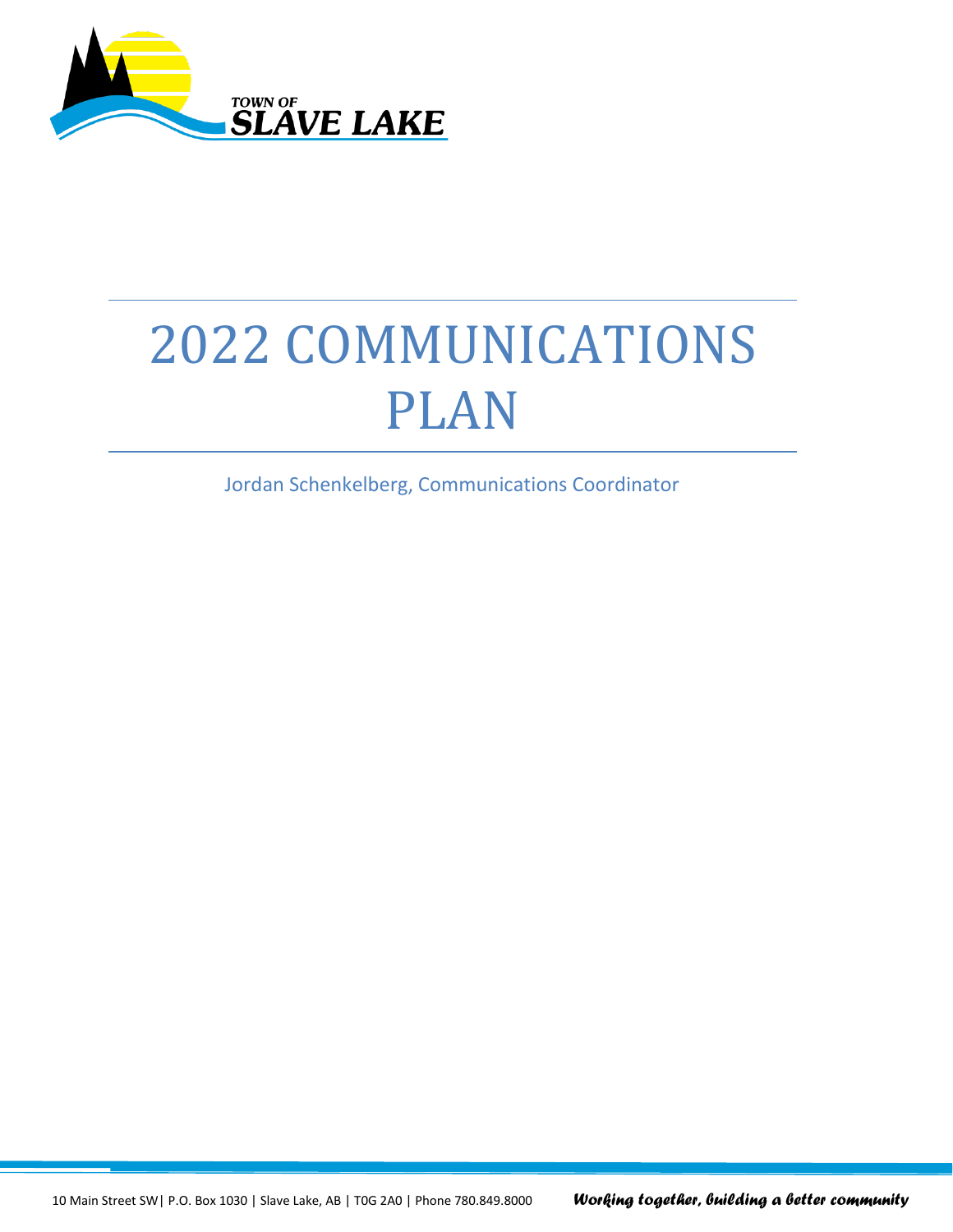## **Contents**

| Goal 3: Increase capacity to communicate with and engage with residents in meaningful ways . 9 |  |
|------------------------------------------------------------------------------------------------|--|
| Goal 4: Increase resident engagement and knowledge of the public process  10                   |  |
|                                                                                                |  |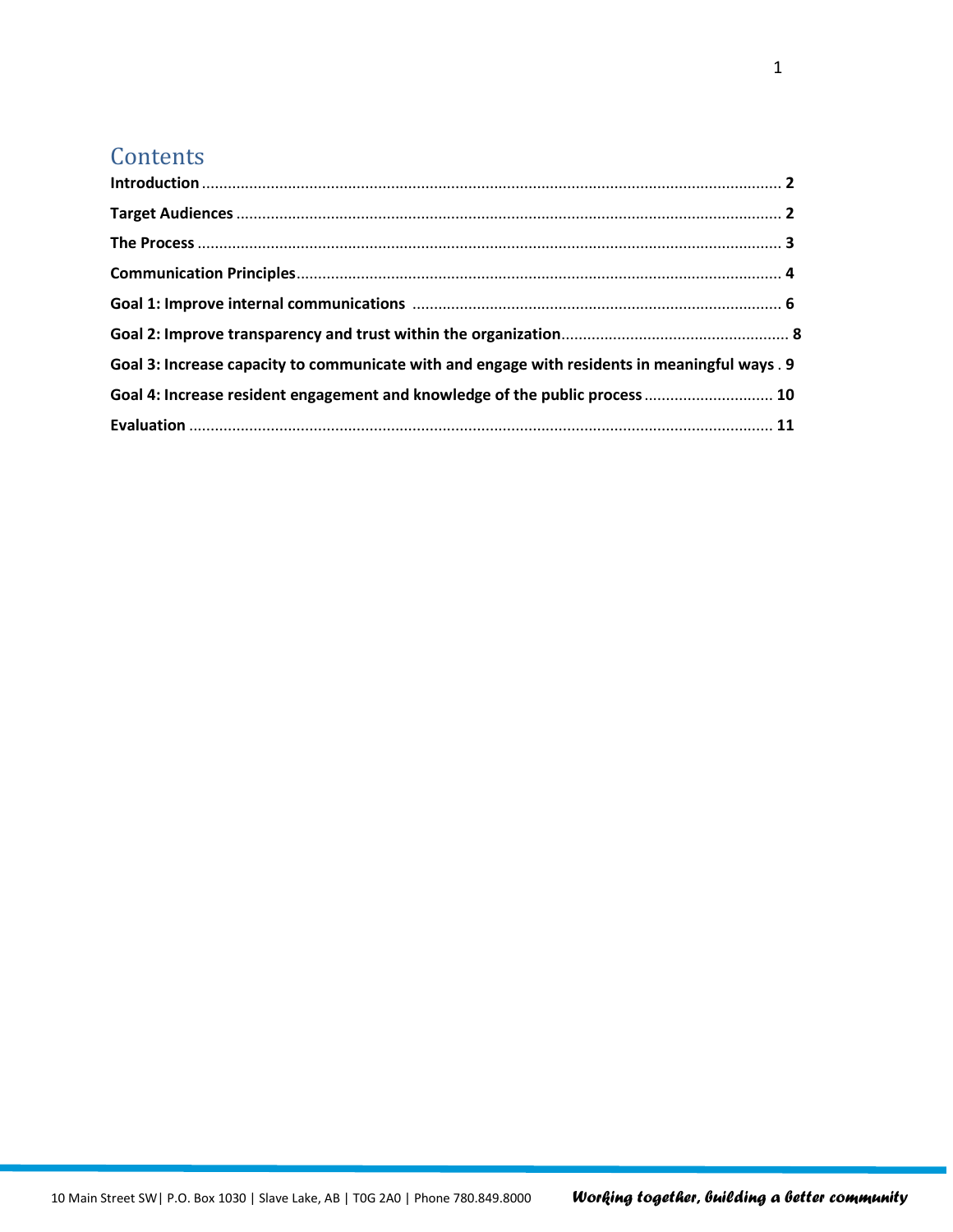#### **Introduction:**

The Town of Slave Lake Communications Plan outlines specific goals, strategies and actions that can be used to strengthen communications with key stakeholders and to promote the Town and the Slave Lake region to residents, investors, and visitors.

The vision of this plan is to build a collaborative, constructive and accountable relationship with the community. Proactive engagement is the most effective way to communicate important initiatives and build community collaboration to ensure an open and transparent administrative process.

The communications process needs to be relevant, accurate and current to be successful and trustworthy. All methods used to communicate to the community must be honest, easy to understand, clearly identifiable as being from the Town, and use each medium to its full potential.

The Communications Plan outlines the objectives and tasks that need to be completed and will guide plans for successful communication, with both internal and external stakeholders.

This plan will be reviewed on an annual basis to ensure that it continues to suit the Town's needs. Surveys, discussions, and reviews will be used to help expand and/or refine this strategy in the coming years.

This communications plan and its goals and strategies build from and support the Town's vision, mission, and strategic plan.

Vision

Slave Lake is committed to building opportunities by growing business, industry and population, while promoting ourselves and our exceptional quality of life.

Mission Working Together, Building a Better Community

#### **Target Audiences:**

**Residents** Internal (Staff, Council, Contractors, Volunteers) Industry and local business Media Visitors Municipal, Provincial, and Federal Governments Community Groups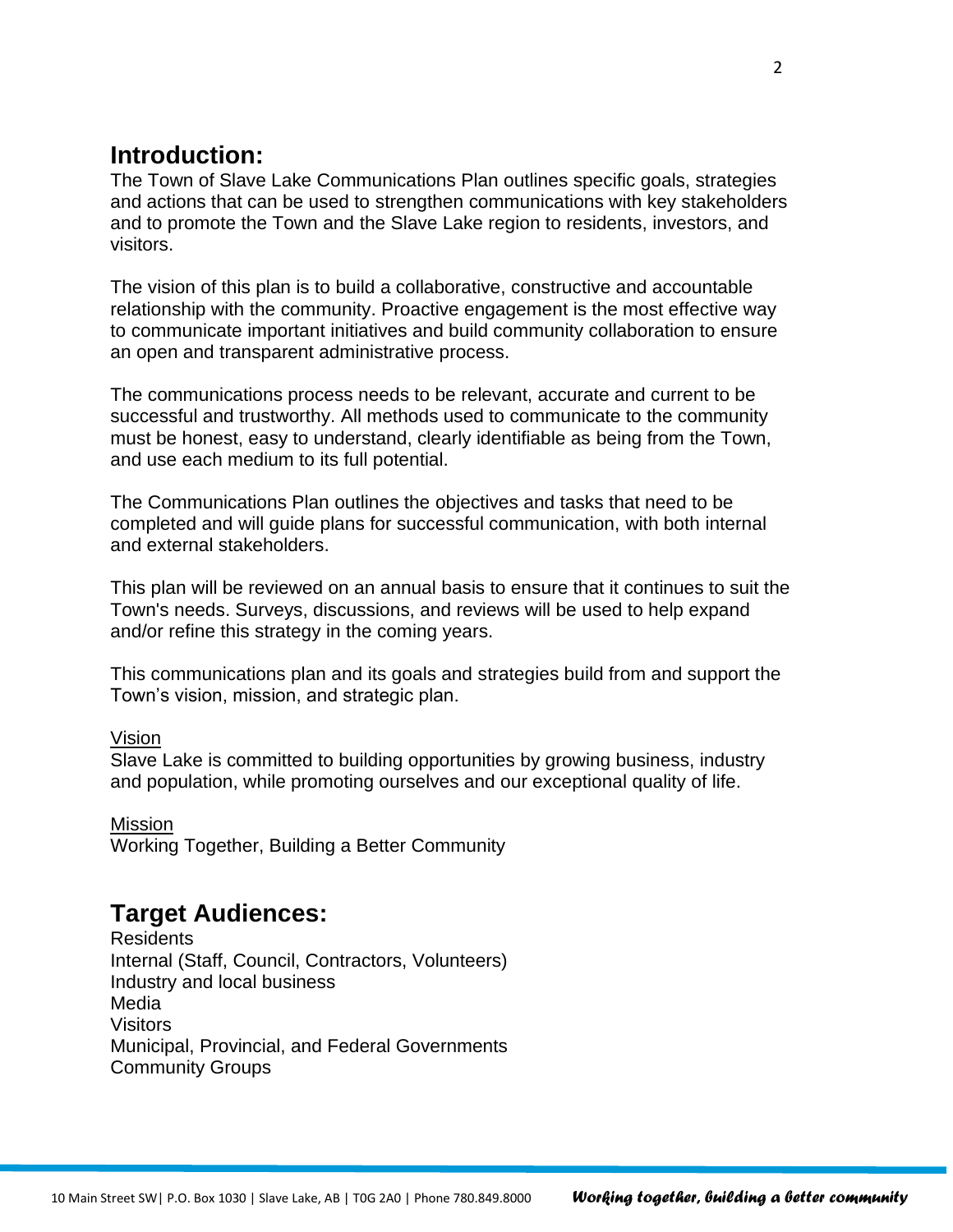### **The Process**

The Communications Plan is based on media monitoring and social media scans and audits, studying past internal communications, as well as best practices in communications for local government.

Organizational strengths and weaknesses were determined from this research.

| Strengths:                                                                                                                                                                                                                                                                                                                                                                                                | Weaknesses:                                                                                                                                                                                                                                                                                                                                   |  |  |
|-----------------------------------------------------------------------------------------------------------------------------------------------------------------------------------------------------------------------------------------------------------------------------------------------------------------------------------------------------------------------------------------------------------|-----------------------------------------------------------------------------------------------------------------------------------------------------------------------------------------------------------------------------------------------------------------------------------------------------------------------------------------------|--|--|
| A dedicated in-house Communications<br>Coordinator position<br>Motivated Senior Staff and Council<br>$\bullet$<br>that encourage clear and transparent<br>communications and organizational<br>practice.<br>Knowledgeable Administrative Staff<br>$\bullet$                                                                                                                                               | Website is difficult to maintain and<br>navigate<br>The difficulty in navigating the website<br>$\bullet$<br>makes it hard to determine what<br>information is outdated without<br>department specific intervention<br>The information Communications<br>$\bullet$                                                                            |  |  |
| that are always willing to help and<br>share expertise when additional help<br>or resources are required<br>An established website<br>Established social media accounts<br>with an active online local community<br>Templates from past communications                                                                                                                                                    | receives is not always prompt and is<br>rarely beyond surface level.<br>There is a lack of understanding within<br>$\bullet$<br>the community in what each<br>department/the town does which<br>raises more questions and creates<br>distrust.<br>Social media reach outside of the<br>$\bullet$<br>immediate community is small.             |  |  |
| Opportunities:                                                                                                                                                                                                                                                                                                                                                                                            | Threats:                                                                                                                                                                                                                                                                                                                                      |  |  |
| Community is very active on social<br>media and has a strong desire to be<br>informed.<br>A community with the time and desire<br>٠<br>to be engaged which will allow<br>opportunity for community<br>engagement campaigns.<br>Have the resources to share as much<br>$\bullet$<br>information as possible to residents<br>preferred platforms.<br>Ability to clean the website with<br>departmental help | A polarized community<br>Misinformation is common and<br>$\bullet$<br>spreads quickly.<br>Slow internal response times leads to<br>$\bullet$<br>a lack of trust in the community<br>towards administrative initiatives.<br>Information sharing to the community<br>$\bullet$<br>is occasionally lost due to vocal<br>negative public opinion. |  |  |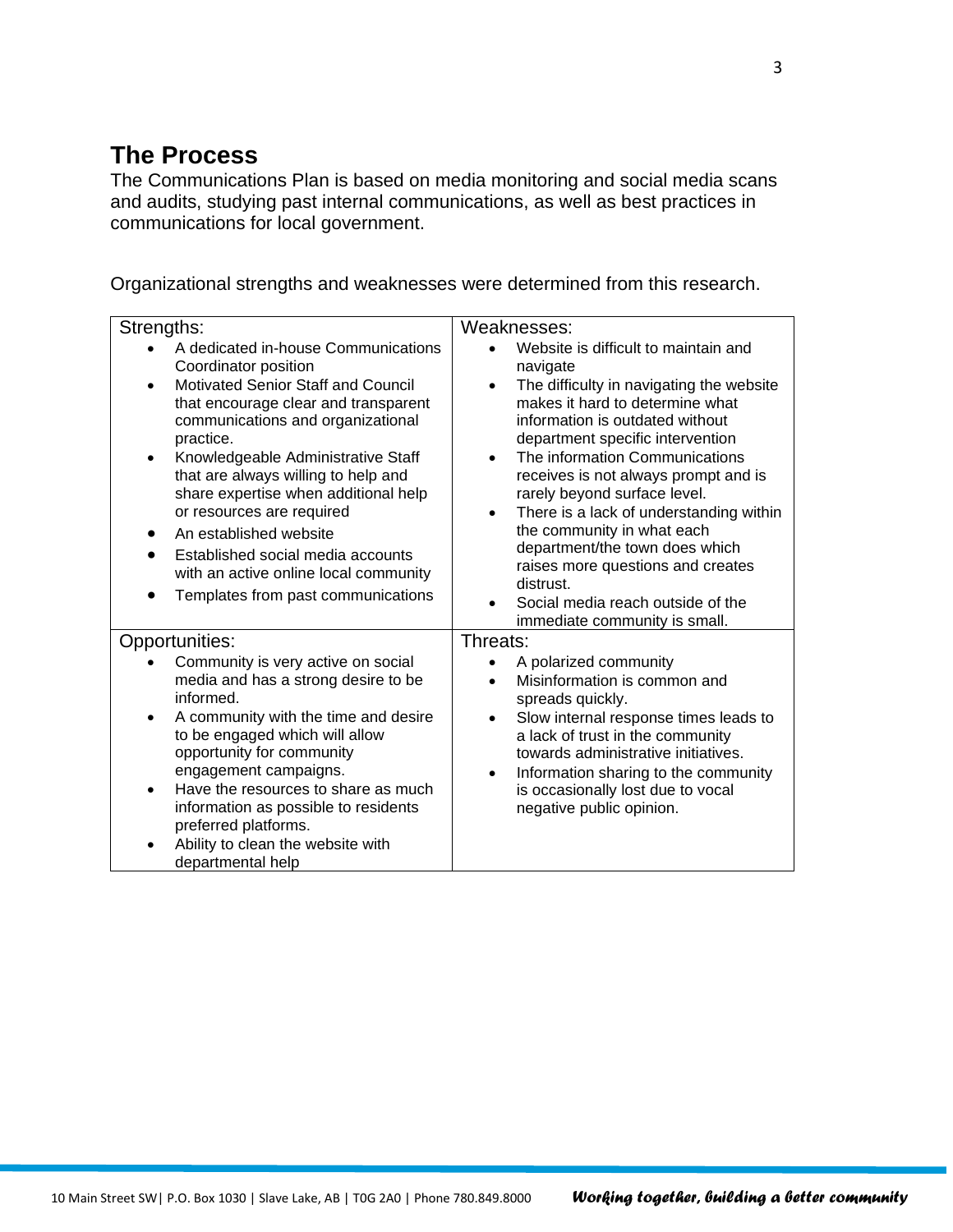## **Communications Principles:**

- Be clear, timely, accessible, and responsive when providing information
- Ensure that organization contact information is always accessible to support direct feedback and assistance.
- Inform public decision using engagement opportunities
- Regularly analyze communication efforts to ensure quality maintains constant.
- Use the most appropriate communication medium for the given information to ensure the needs of residents are met and informed.
- Work collaboratively among all departments to ensure the information is timely, transparent, and factual
- Work in respect to the Freedom of Information and Protection of Privacy (FOIP)
- Take steps to ensure two-way communication is commonplace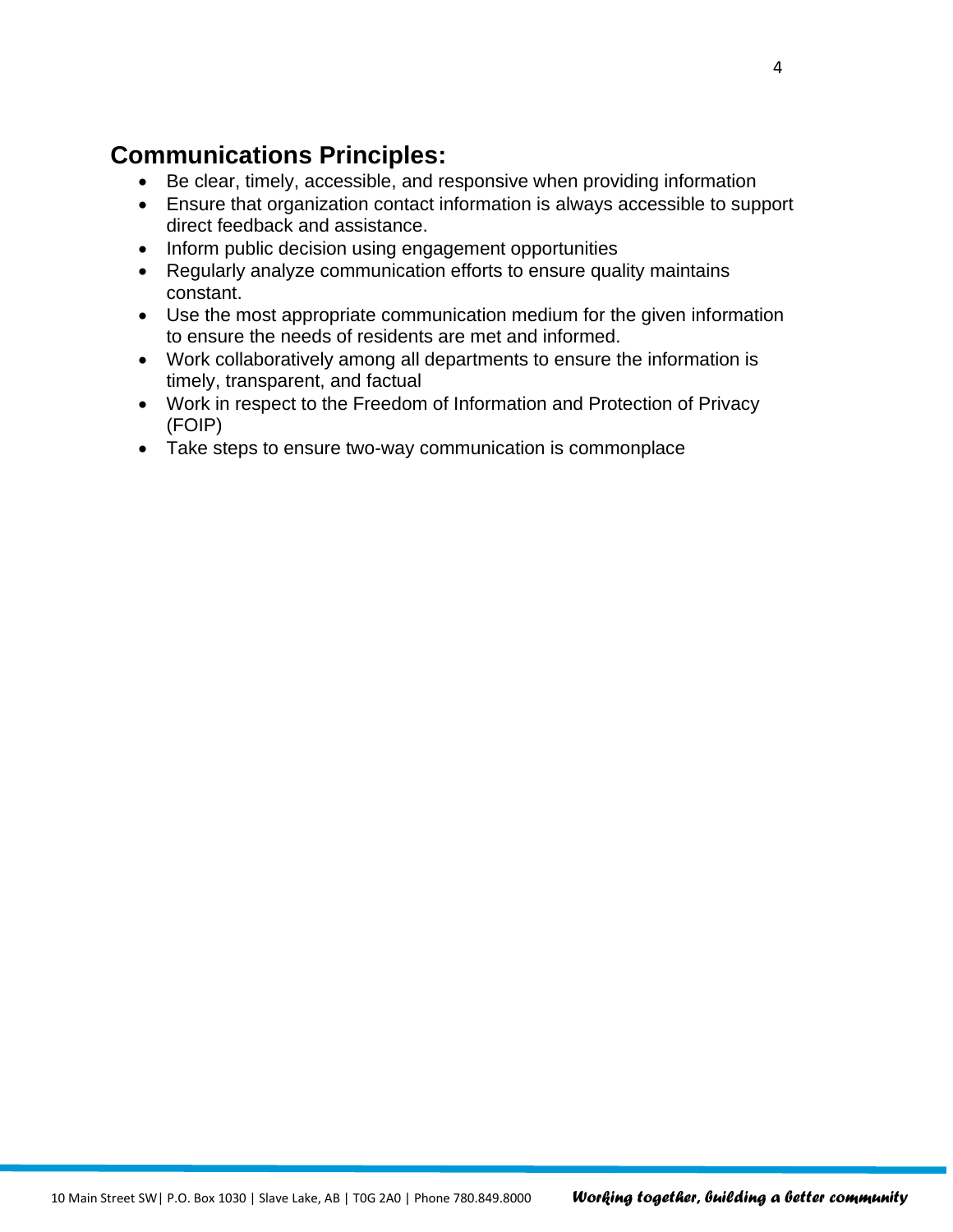The Town of Slave Lake and the Town of Slave Lake Communications Department will strive to provide opportunities for public engagement and allow the opportunity to provide feedback when possible and through various methods and mediums. The level of participation will be determined by staff and based on the number of residents who will be affected by the decision or the overall impact of the decision

The Spectrum of Public Participation developed by the International Association for Public Participation will be a guide for public participation initiatives.

|                                                         |                                                                                                                                                                                              | Increasing Level of Shared Decision Authority                                                                                                                                     |                                                                                                                                                                                                                    |                                                                                                                                                                                                                      |                                                                       |
|---------------------------------------------------------|----------------------------------------------------------------------------------------------------------------------------------------------------------------------------------------------|-----------------------------------------------------------------------------------------------------------------------------------------------------------------------------------|--------------------------------------------------------------------------------------------------------------------------------------------------------------------------------------------------------------------|----------------------------------------------------------------------------------------------------------------------------------------------------------------------------------------------------------------------|-----------------------------------------------------------------------|
|                                                         | Inform<br>One-Way<br>Communication                                                                                                                                                           | Consult                                                                                                                                                                           | Involve<br>Two-Way Communication                                                                                                                                                                                   | Collaborate                                                                                                                                                                                                          | Empower<br>Deliberative Communication                                 |
| <b>Goal of</b><br><b>Public</b><br><b>Participation</b> | To provide<br>the public<br>with balanced<br>and objective<br>information<br>to assist them<br>in<br>understanding<br>the problem,<br>alternatives,<br>opportunities,<br>and/or<br>solutions | To obtain<br>feedback on<br>analysis,<br>alternatives.<br>and/or<br>decisions                                                                                                     | To work<br>directly with<br>the public<br>throughout<br>the process to<br>ensure that<br>public<br>concerns and<br>aspirations<br>are<br>consistently<br>understood<br>and<br>considered                           | To partner<br>with the<br>public in each<br>aspect of the<br>decision.<br>including the<br>development<br>of<br>alternatives<br>and the<br>identification<br>of the<br>preferred<br>solution                         | To place final<br>decision<br>making in the<br>hands of the<br>public |
| <b>Promise to</b><br>the Public                         | We will keep<br>you informed                                                                                                                                                                 | We will keep<br>you informed,<br>listen to, and<br>acknowledge<br>concerns and<br>aspirations,<br>and provide<br>feedback on<br>how public<br>input<br>influenced<br>the decision | We will work<br>with you to<br>ensure that<br>your concerns<br>and<br>aspirations<br>are directly<br>reflected in<br>the<br>alternatives.<br>and provide<br>feedback on<br>how input<br>influenced<br>the decision | We will look<br>to you for<br>advice and<br>innovation in<br>formulating<br>solutions and<br>incorporate<br>your advice<br>and<br>recommend-<br>ations into the<br>decisions to<br>the maximum<br>extent<br>possible | We will<br>implement<br>what you<br>decide                            |

*(Nabatchi, 2012)*

u.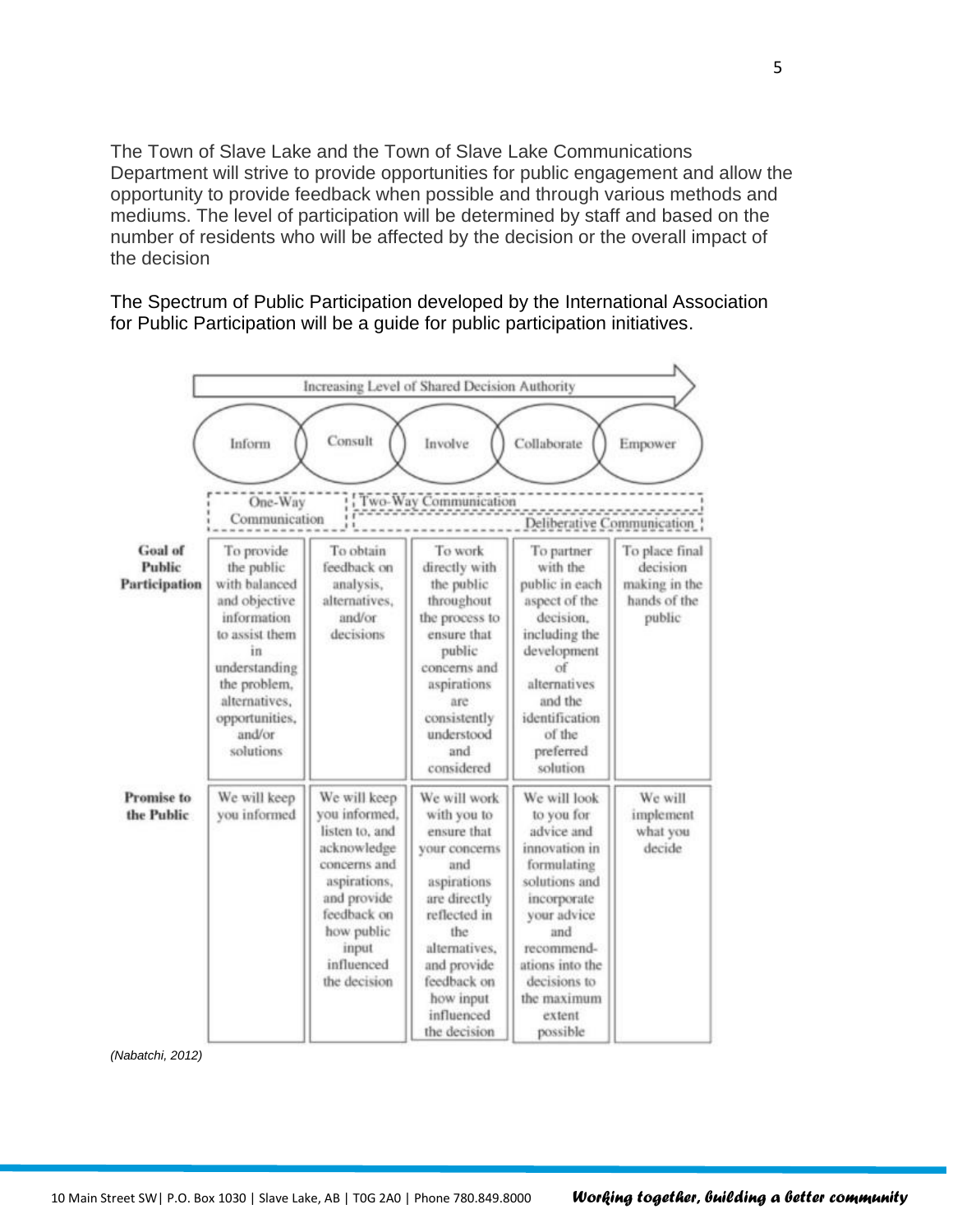## **Goal 1: Improve Internal Communications (Internal)**

Improve upon the speed and consistency of internal communications. All staff should have all the information necessary to effectively do their jobs while maintaining a collaborative environment among town employees. It's important that department information is heard and shared as this will also positively affect external communications to residents.

## **1.1 Strategy:**

Have the Town identity be focused on promptness and openness.

#### **Background:**

Information given to the Communications department is often surface level and given either right when the information needs to go out or after the issue has already occurred.

## **Proposed actions:**

- If there is a regular occurrence (monthly, yearly, seasonal) that needs to be shared, a schedule template should be created that allows editing. This allows more convenient and easier to read communication both internally and externally. **(Q1)**
- Hold regular meetings (bi-weekly) and correspondence with department heads to get an idea of possible information and updates that could be released in the near future. If there is early information that Town departments know will need to be shared in the future, they should inform the communications department so that they have an idea what to expect and plan. Sitting in on Senior Leadership Team meetings can also be effective. **(Q1)**
- The implementation of an intranet for town employees is currently being researched **(Q2-Q4)**

## **1.2 Strategy:**

Improve background knowledge on information before sharing.

## **Background:**

Communications department should be prepared to answer questions regarding topics without having to inquire with each department individually.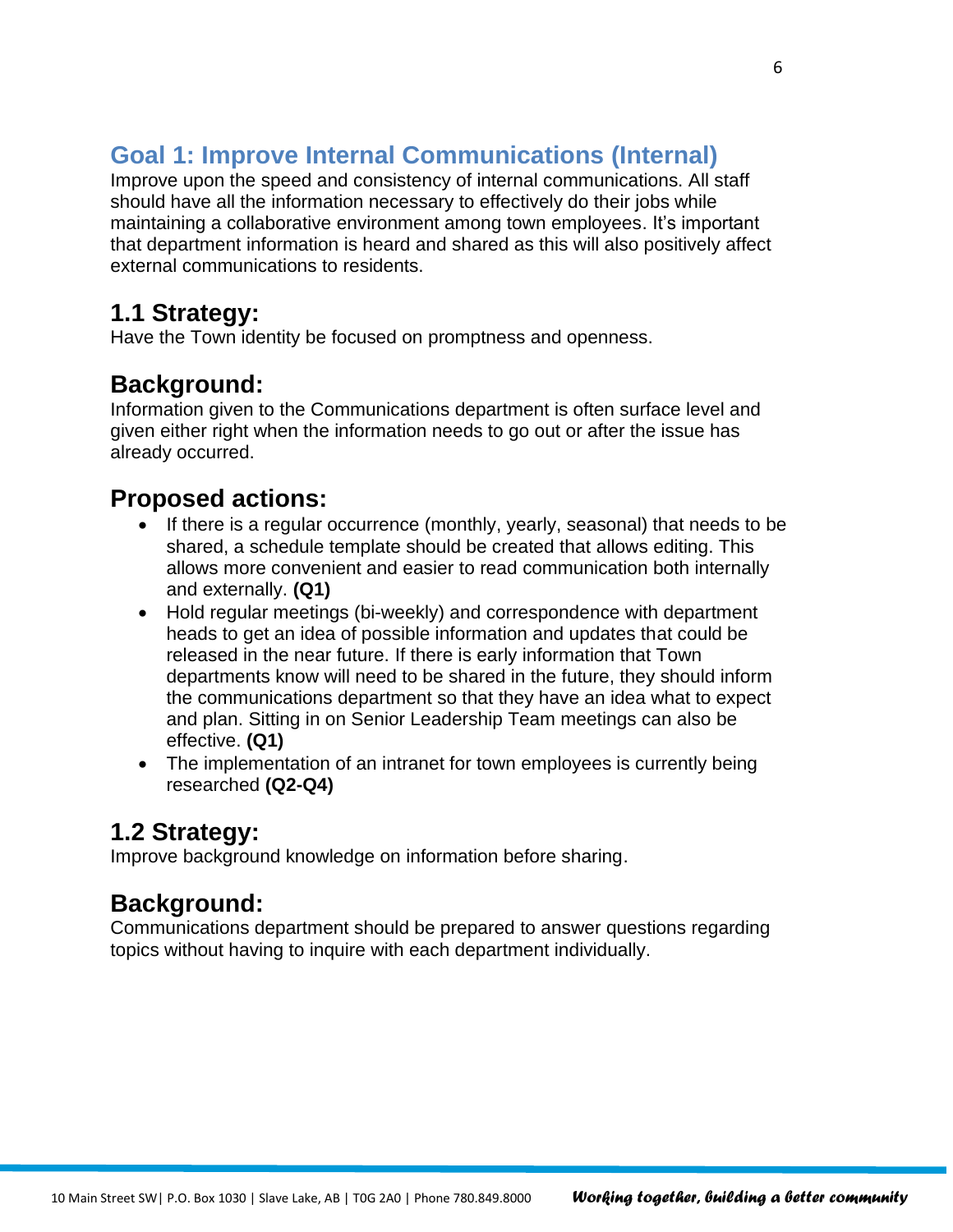## **Proposed Actions:**

- On planned information sharing, a brief FAQ to possible questions from residents should be compiled by the department the information is coming from and given to the communications department alongside the information. If the information is recent or urgent then as much detailed information that is available should be given to the communications department. The best course of action for this initiative with each department can be discussed in the update meeting. **(Q1-Q4)**
- Develop a generic FAQ to display prominently on the Town website regarding information from all departments on a large coverage of administrative tasks and responsibilities. This would require collaboration from all departments. **(Q1)**

## **1.3 Strategy:**

Improve website information to allow ease of use and information flow both internally and externally.

#### **Background:**

The website is difficult to navigate and is full of outdated information. The communications department only has a surface level knowledge of what is important and what is no longer relevant for each department without being directly told.

## **Proposed Actions:**

- Have each department review their respective section on the website and compile a list of what needs to be changed, removed, or kept the same. **(Q1)**
- Determine how each department would like their section of the website to be presented. This process has already begun to occur. For example, meeting with project manager to update the page to have weekly updates on ongoing projects to keep information recent and archived for posterity. **(Q1)**
- Possible rebranding with the help of Incite is being explored.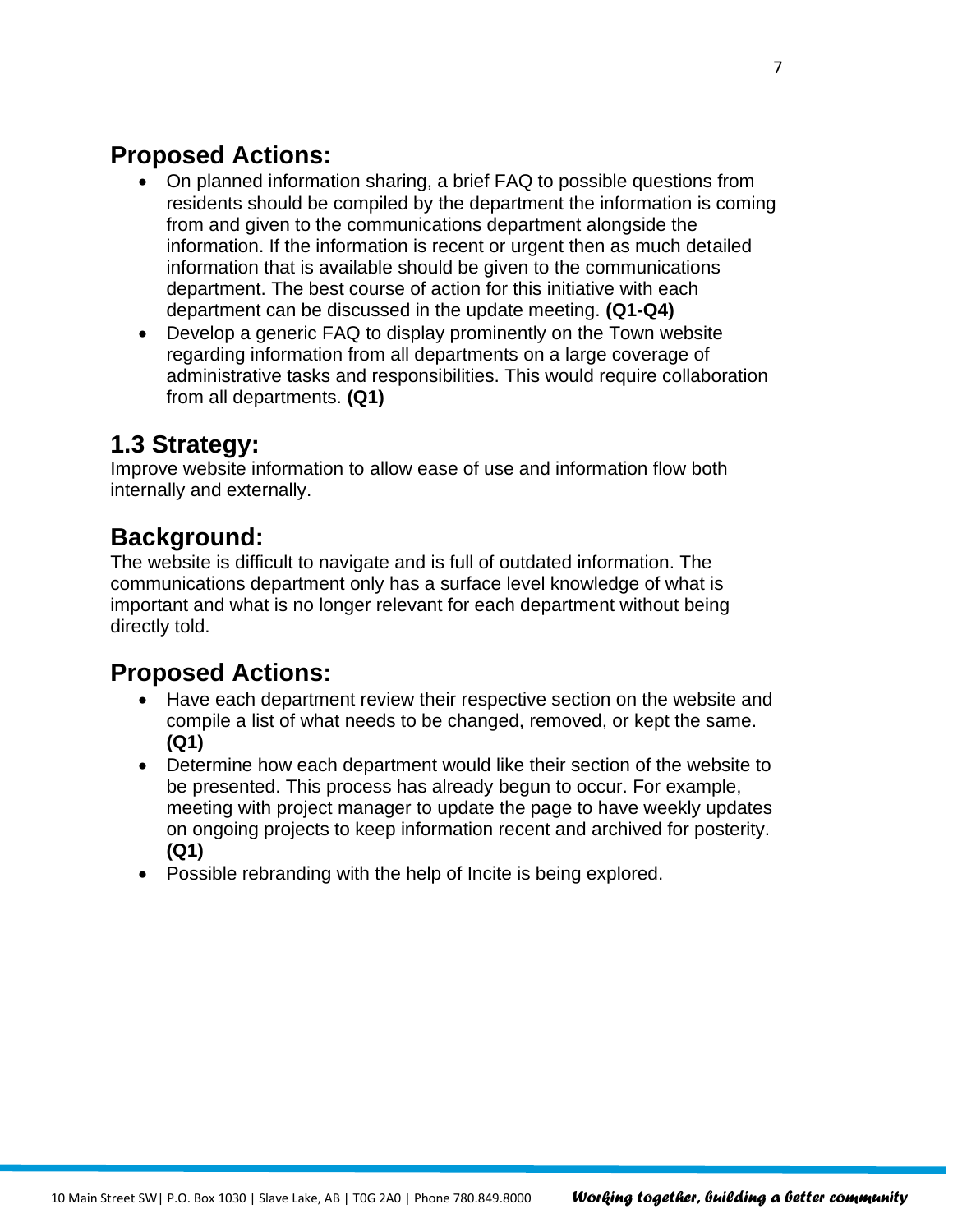## **Goal 2: Improve Transparency and Trust within the Organization (Internal)**

## **2.1 Strategy:**

Give a better understanding of what each department does

## **Proposed Actions:**

- The FAQ mentioned previously would be beneficial
- Work on a highlight series that showcases different departments, who is in them, and the different tasks and responsibilities that they are responsible for that occur around town. The different mediums that the town has at its disposal can be used to effectiveness here. Blog posts can be used for Facebook and website, images can be shared to Instagram, lighter and fun videos can be made for the TikTok account that has been set up over the past few months and be used to begin developing a following. **(Q2-Q4)**

## **2.2 Strategy:**

Ensure that engagement policies are clear and understandable.

## **Background:**

In recent months there has been an increase in hostile and hateful comments, as well as spam.

#### **Proposed Actions:**

• Develop a social media terms of engagement and have it readily available. This ensures people who are interacting with the Town's accounts know what is appropriate. It also makes it clear which content is not appropriate and will be removed or not engaged with. The Communications department is striving to build a platform that allows for two-way communication, but two-way communication is difficult to conduct when the conversation isn't started with the intention of being constructive. **(Q1-Q2)**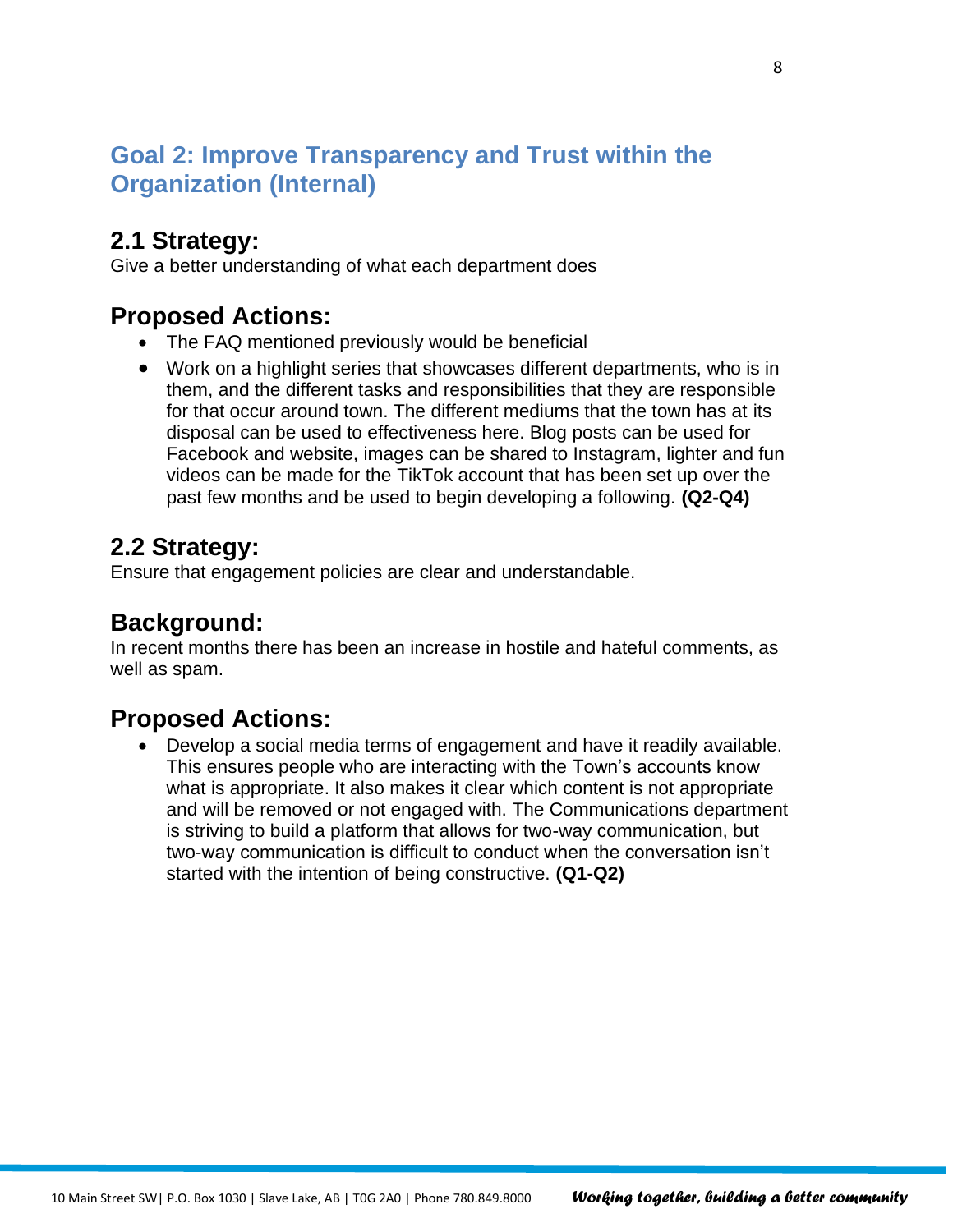## **2.3 Strategy:**

Develop a Media Relations Strategy

#### **Background:**

The Town does not currently have a media relations strategy which is needed if it wants to receive outside attention or be able to tell its story to outside sources.

#### **Proposed Actions:**

- Develop a press release template/guide which can be built upon whenever newsworthy information needs to be shared. **(Q1)**
- Continue to enhance the media contact list which is comprised of an extensive list of prominent Edmonton based reporters. **(Q1-Q4)**
- Inquire with internal departments, community organizations and monitor social media to be aware of events within the community and determine whether a press release or media advisory should be sent out to gain media coverage. **(Q1-Q4)**

## **Goal 3: Increase capacity to communicate with and engage with residents in meaningful ways (External)**

#### **3.1 Strategy:**

Have specific types of content located in appropriate mediums

#### **Background:**

Currently, Facebook is the Town's main communication method, causing other outlets to become secondary. Each outlet has its strengths and weaknesses and allows for different kinds of engagement and reach that can be utilized.

## **Proposed goals:**

- Administrative information such as council agendas, bylaws, etc can be put on the website and be pushed to social media depending on the information. All important information will be located on the town website and not just on social media. **(Q1)**.
- Important/time sensitive information such as road and facility closures or emergencies can be done through notification communications and pushed to social media. This can be done through either text notifications from the website alert centre that we already have in place or done through an emergency communications service such as Alertable or Voyent Alert. Both have benefits and drawbacks. Current system is already in place for no extra cost and would just require residents to sign up for notifications via either text or email. However, the process is a bit cumbersome, and the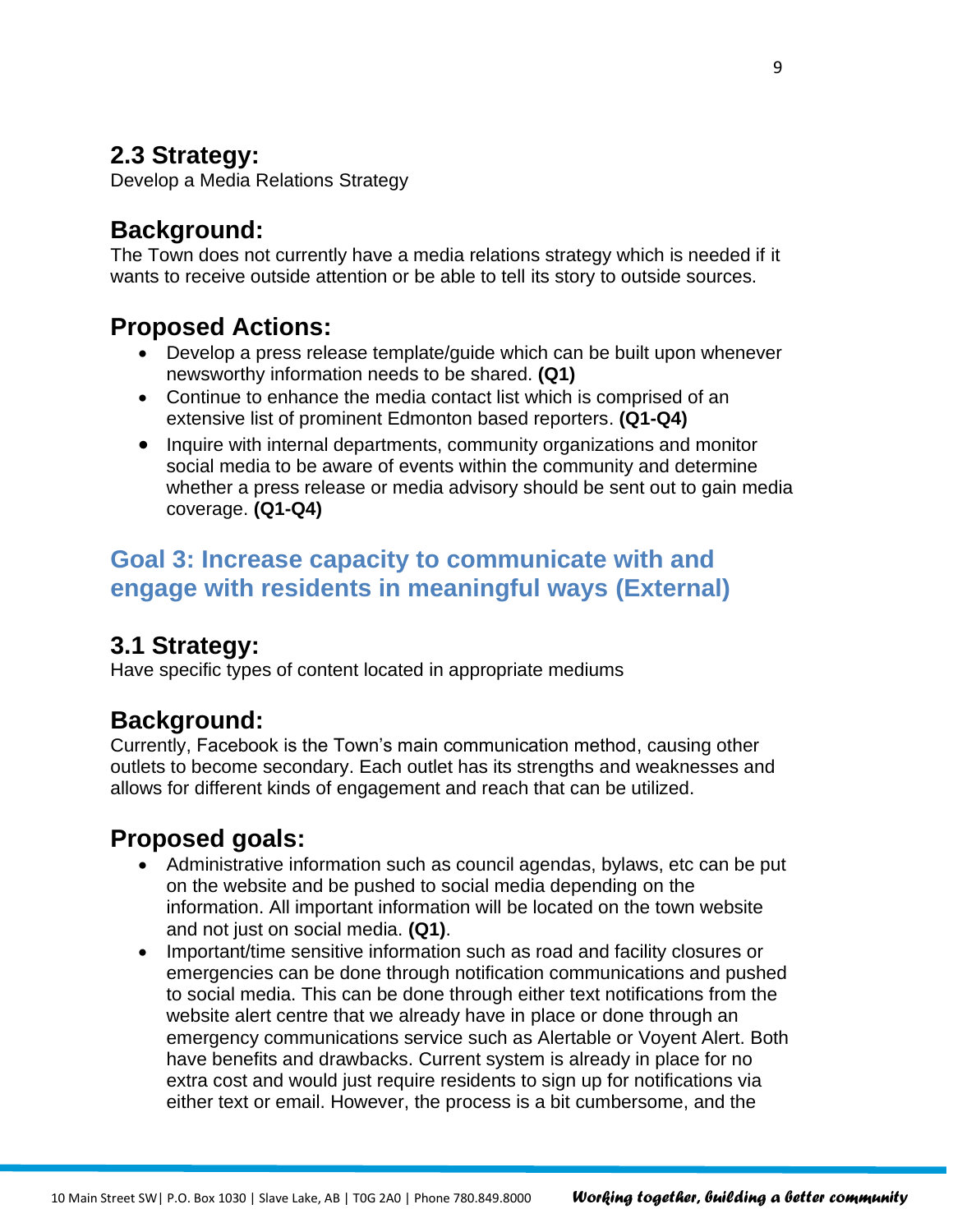result only supplies residents a notification that gives them a link to a post with the title name. They also need to subscribe to each event category individually. With the paid service all residents will need to do is download an app and they will receive app notifications that can be sent based off location. This would cost the Town between \$2500-\$3000 a year. Big Lakes County recently implemented Voyent Alert and the City of Vancouver recently implemented Alertable. Both would require an information campaign developed by the Communications Department to encourage and instruct how to sign up. **(Q2-Q3)**

• Softer/commercially neutral information can be saved exclusively for social media. More social media avenues are being explored such as TikTok and LinkedIn (Incite is providing assistance with establishing this account). The platforms can be used by departments to highlight information that is happening around town. **(Q1)**

#### **3.2 Strategy:**

Expand reach to outside of region.

#### **Background:**

Currently the main reach of our social media is locally, with the next closest following being Edmonton with less than 10%.

#### **Proposed Actions:**

- Create content that allows more active participation from residents, rather than passively being given information. This increases interaction and sharing which can help in achieving organic growth and reach **(Q1-Q4)**
- Enhance media relations efforts to get local word of mouth of activities and events to a larger audience. **(Q1-Q4)**
- Explore paid social media promotion on large events such as *All-In* to encourage outside participants to attend. **(Q1-Q4)**

#### **Goal 4: Increase resident engagement and knowledge of the public process (External)**

## **4.1 Strategy:**

Implement more opportunities for residents to directly engage in the process to build two-way communication.